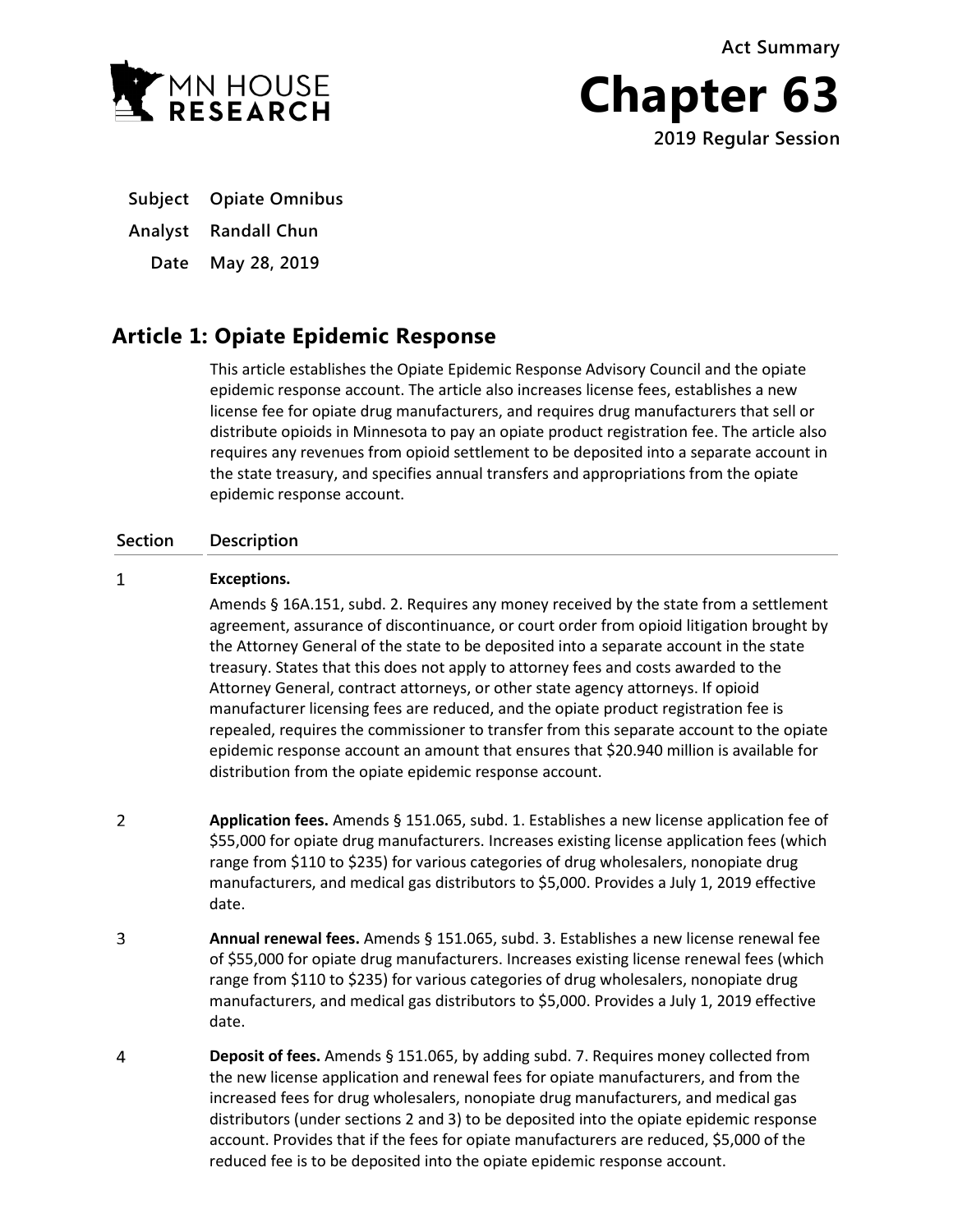### 5 **Opiate product registration fee.**

Adds § 151.066.

**Subd. 1. Definition.** Defines the following terms: manufacturer, opiate, and wholesaler.

**Subd. 2. Reporting requirements.** (a) By March 1 of each year, beginning March 1, 2020, requires opiate manufacturers and opiate wholesalers to report to the board every sale, delivery, or other distribution within or into the state of any opiate that occurred during the previous calendar year, using the automation of reports and consolidated orders system (ARCOS) format, unless otherwise specified by the board. Allows the board to assess an administrative penalty of \$500 per day for noncompliance.

(b) By March 1 of each year, beginning March 1, 2020, requires owners of pharmacies with at least one location in the state to report to the board the intracompany delivery or distribution into the state of any opiate, if this is not reported by a licensed wholesale drug distributor. Requires reporting to be done as specified by the board, for deliveries and distributions for the previous calendar year.

**Subd. 3. Determination of an opiate product registration fee.** (a) Requires the board to annually assess an opiate product registration fee on any opiate manufacturer that annually sells, delivers, or distributes 2,000,000 or more units.

(b) Sets the annual registration fee for each manufacturer meeting the requirement under paragraph (a) at \$250,000.

(c) Allows the board to use data reported by dispensers through the prescription monitoring program, in conjunction with the data reported under this section, to determine which manufacturers meet the requirement under paragraph (a).

(d) Requires the board to notify each manufacturer meeting the requirement under paragraph (a), by April 1 of each year beginning April 1, 2020, that they are required to pay the fee specified in paragraph (b).

(e) Allows a manufacturer to dispute the registration fee within 30 days after notification, and specifies the procedures to be used. Requires a manufacturer disputing the fee to still remit the fee.

(f) Defines "unit."

**Subd. 4. Report.** (a) Requires the Board of Pharmacy to evaluate the opiate product registration fee on drug manufacturers, and whether the registration fee and increased licensure fees have impacted prescribing practices by reducing the number of opiate prescriptions issued during calendar years 2021, 2022, and 2023, or created any unintended consequences in the availability of opiates for treatment of chronic or intractable pain. Allows the board to use data reported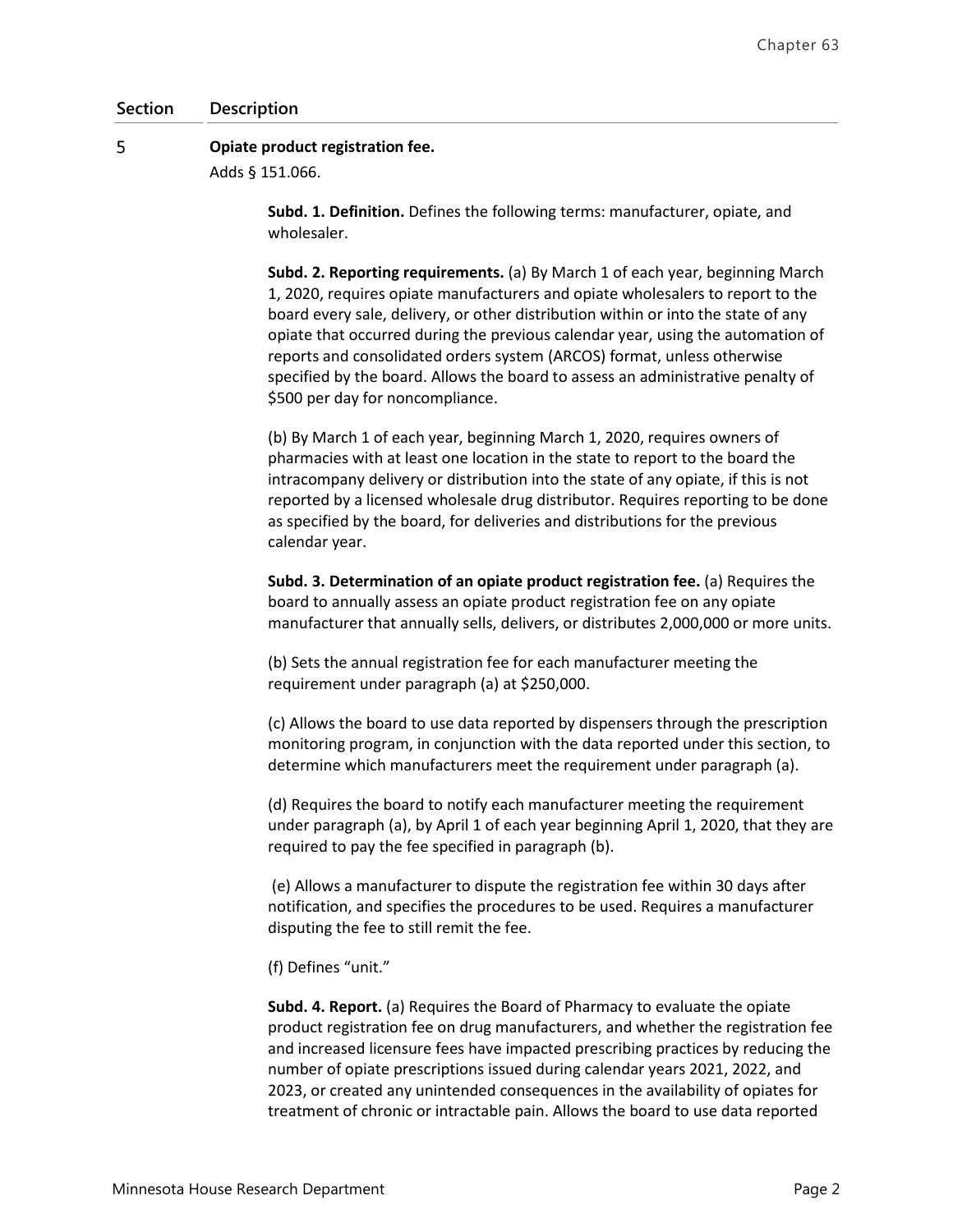by dispensers through the prescription monitoring program to conduct this evaluation.

(b) Requires the board to submit evaluation results to the legislature by March 1, 2024.

**Subd. 5. Legislative review.** Requires the legislature to review the reports from the Opiate Epidemic Response Advisory Council, reports on Results First evaluation activities, the Board of Pharmacy under subdivision 4, and other relevant information, to determine whether the opiate product registration fee should continue beyond July 1, 2024.

#### 6 **Requirements.**

Amends § 151.252, subd. 1. Requires a manufacturers subject to the opioid product registration fee to pay the fee by June 1 of each year, beginning June 1, 2020. Requires the fee to be deposited into the opiate epidemic response account. States the manufacturers are not required to pay the fee for more than one facility.

#### $\overline{7}$ **Opiate Epidemic Response Advisory Council.**

Adds § 256.042.

**Subd. 1. Establishment of advisory council**. (a) Establishes the Opiate Epidemic Response Advisory Council to develop and implement a comprehensive and effective statewide effort to address the opioid addiction and overdose epidemic in Minnesota. Requires the council to focus on specified policy areas and services.

(b) Requires the council to:

(1) review local, state, and federal initiatives and activities related to education, prevention, and services related to opioid use disorder;

(2) establish priorities for the purposes of recommending initiatives to fund;

(3) recommend to the commissioner of human services specific projects and initiatives to be funded;

(4) ensure available funding is aligned with existing funding;

(4) consult with the commissioners of human services, health, and management and budget to develop measurable outcomes to determine the effectiveness of funds allocated; and

(6) develop recommendations for an administrative and organizational framework for the sustained and ongoing allocation of money deposited into the separate settlement account.

(c) Requires the council, in consultation with the commissioner of management and budget and within available appropriations, to select projects awarded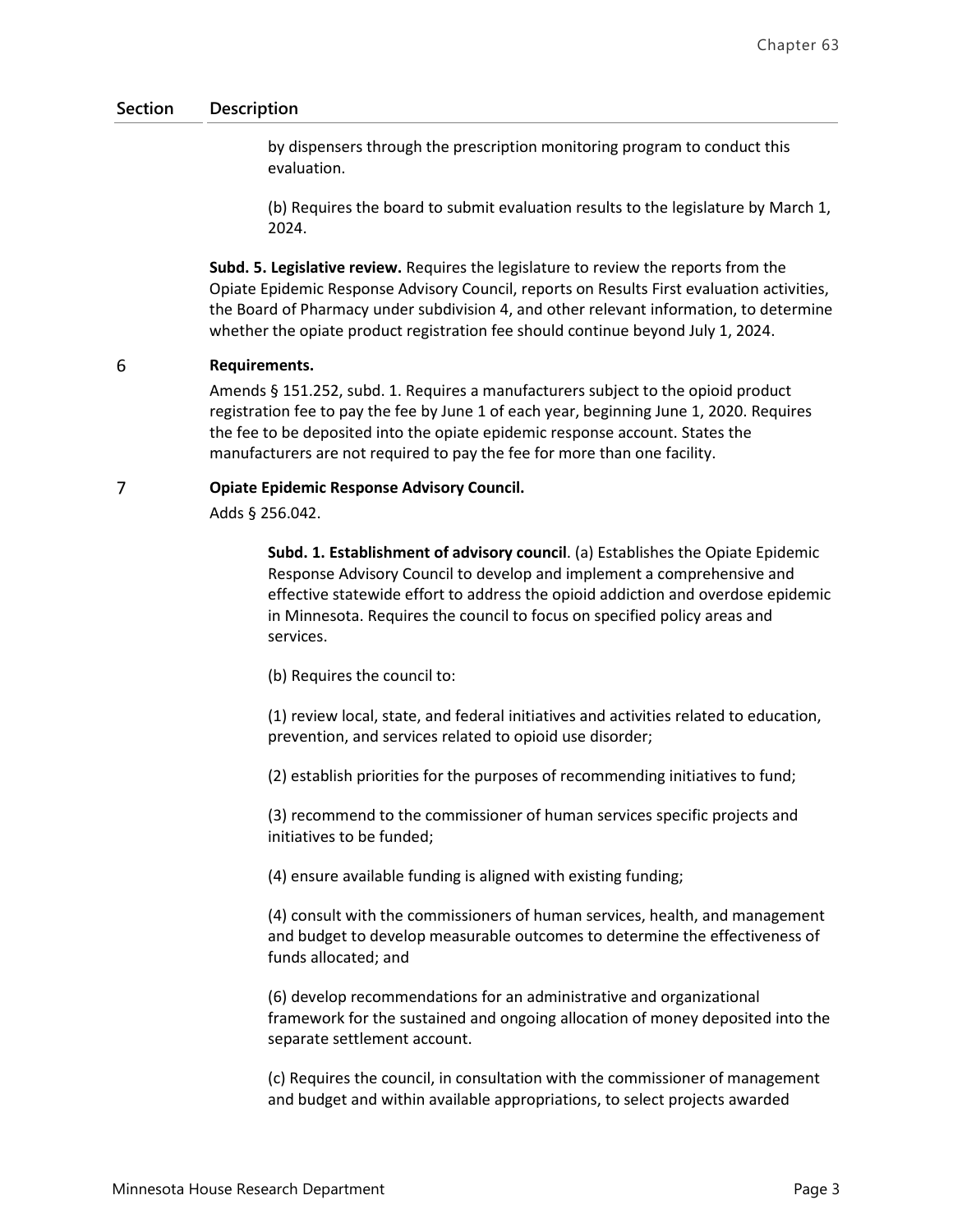grants for evaluations using experimental or quasi-experimental design, and specifies related criteria.

(d) Requires the council, in consultation with the commissioners of human services, health, public safety, and management and budget, to establish goals for addressing the opioid epidemic, determine a baseline to monitor progress, and set measurable outcomes. Requires the council to include proposed goals, measurable outcomes, and proposed benchmarks in its initial report to the legislature due January 31, 2021.

**Subd. 2. Membership.** (a) States that the council shall consist of 19 voting and 3 non-voting members, and specifies membership.

(b) Requires the commissioner of human services to coordinate the commissioner's appointments to provide geographic, racial, and gender diversity and ensure that at least one-half of members appointed by the commissioner reside outside of the seven-county metropolitan area. To the extent practicable, at least one member must represent a community of color disproportionately affected by the opioid epidemic.

(c) Specifies that the council is governed by section 15.059, except that members are reimbursed only for expenses and the council does not expire.

(d) Requires the chair to convene the council at least quarterly. Requires the council to meet at different locations in the state, with at least one-half of the meetings held at locations outside of the seven-county metropolitan area.

(e) Requires the commissioner of human services to provide staff and administrative services for the council.

(f) States that the council is subject to chapter 13D (open meeting law).

**Subd. 3. Conflict of interest.** Specifies disclosure and other conflict of interest requirements for council members.

**Subd. 4. Grants.** (a) Requires the commissioner of human services to submit a report of the grant awards proposed by the advisory council for the upcoming fiscal year to the legislature, by March 1 of each year, beginning March 1, 2020.

(b) Requires the commissioner to award grants from the opiate epidemic response account to the proposals selected by the advisory council, unless otherwise appropriated by the legislature. Limits grantee administrative costs to no more than three percent of the grant amount.

**Subd. 5. Reports.** (a) Requires the advisory council to report annually to the legislature by January 31 of each year, beginning January 31, 2021, on the projects that received grants. Specifies report criteria.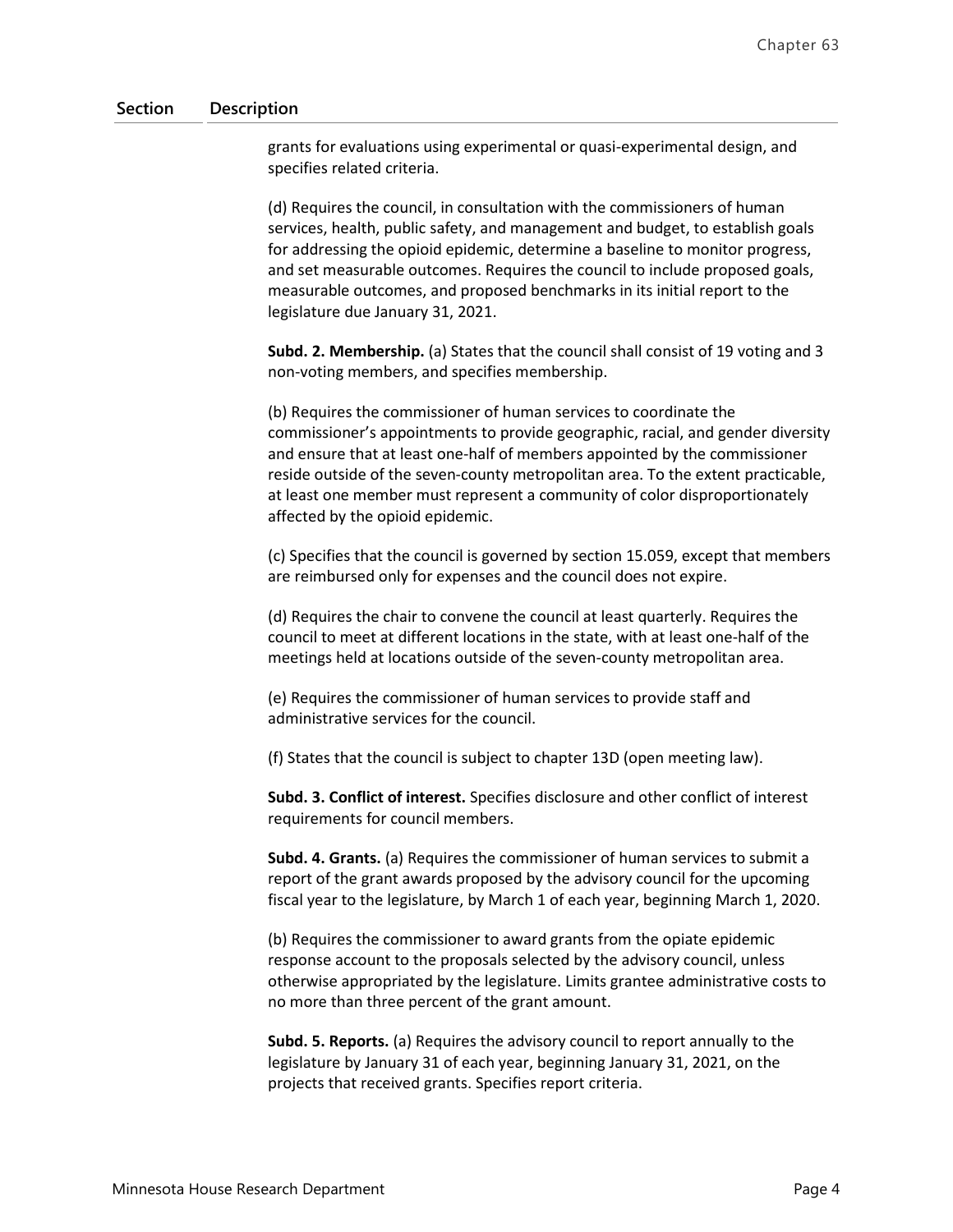(b) Requires the commissioner of management and budget, in consultation with the advisory council, to report to the legislature when a grant evaluation under subdivision 1, paragraph (c) is complete, including information on outcomes, results, and whether the grant program can be scaled to achieve statewide results.

(c) Requires the advisory council, in its annual report due January 31, 2024, to include recommendations on whether the appropriations in this act should be continued, adjusted, or discontinued, whether funding should be appropriated for other purposes, and the appropriate level of funding for existing and new uses.

8

### **Opiate epidemic response account.** Adds § 256.043.

**Subd. 1. Establishment.** Establishes the opiate epidemic response account as a special revenue fund in the state treasury. Requires the opiate product registration fees and the increased license fees to be deposited into the account. Annually appropriates money in the account to the commissioner of human services, beginning in FY 2021, unless otherwise specified in law.

**Subd. 2. Transfers from account to state agencies.** Requires the commissioner to make the following transfers from the account on an annual basis, beginning in FY 2021:

-- \$126,000 to the Board of Pharmacy for the collection of opiate product registration fees

-- \$672,000 to the commissioner of public safety for the Bureau of Criminal Apprehension, to be used for drug scientists and lab supplies, and for special agent positions focused on drug interdiction and drug trafficking.

**Subd. 3. Appropriations from account.** (a) After the transfers in subdivision 2, and the appropriations in Article 3 for Results First, Project ECHO, the Steve Rummler Foundation, and traditional healing, allocates \$249,000 for the provision of administrative services to the advisory council and the administration of grants awarded as specified by the advisory council under paragraph (c).

(b) After the transfers in subdivision 2 and the allocation for administrative services in paragraph (a), requires 50 percent of the remaining amount to be distributed by the commissioner to county and tribal social services agencies to provide child protection services to children and families affected by addiction. Requires the money to be distributed proportionately based on out-of-home placement episodes where parental drug use is the primary reason for the placement. Requires county and tribal social service agencies to report on how funds were used, and prohibits these agencies from supplanting existing funding.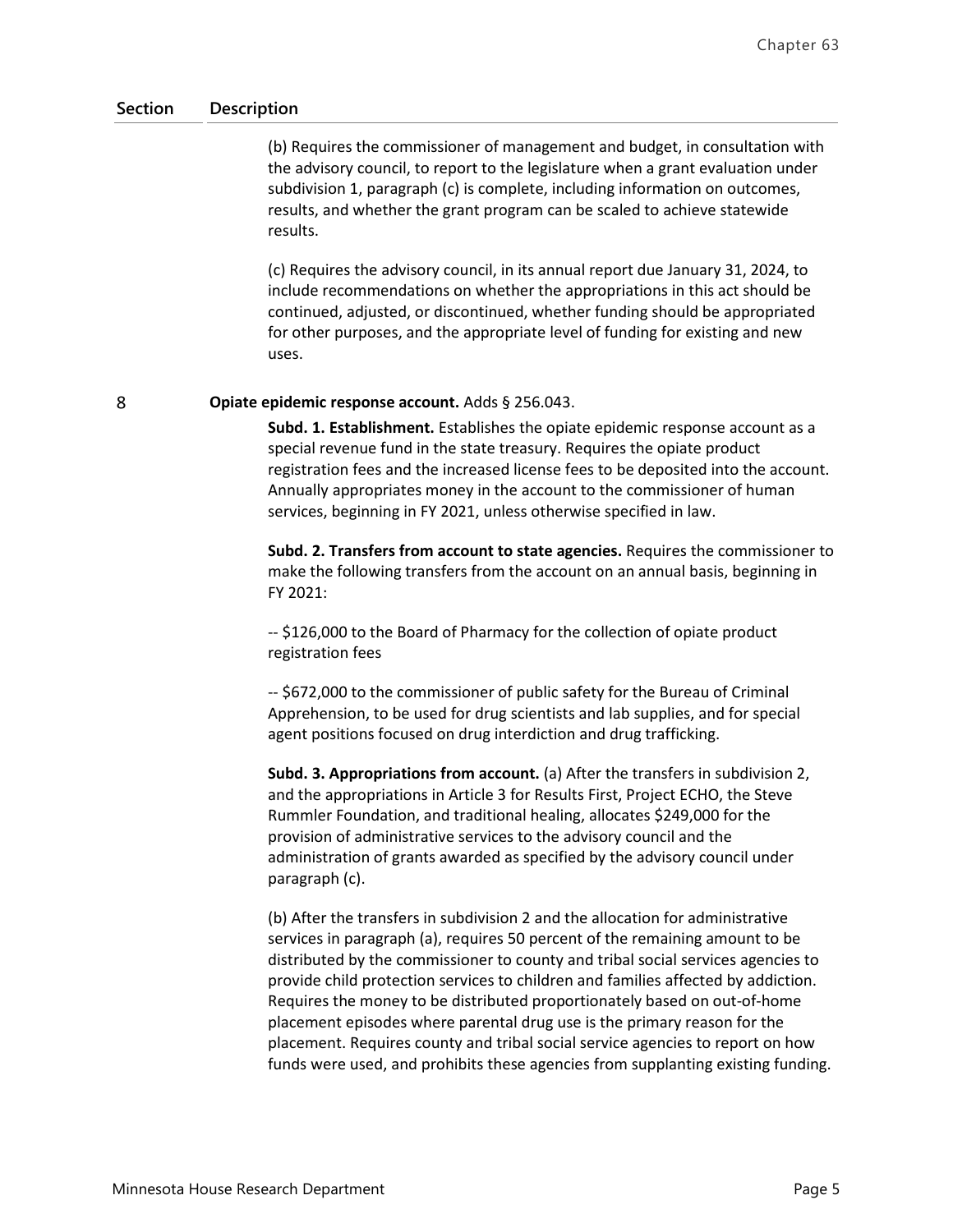(c) After the transfers in subdivision 2, and the allocation of funds in paragraphs (a) and (b), requires the commissioner to award grants as specified by the advisory council, unless otherwise appropriated by the legislature.

**Subd. 4. Settlement; sunset.** (a) If the state receives a total of \$250 million, either as a result of an opioid-related settlement agreement, assurance of discontinuance, or court order, or from the license and opioid product fees collected, or both, requires the license fees for opioid manufacturers to be reduced to \$5,260 and the opioid product fee to be repealed.

(b) Requires the commissioner of management and budget to inform the board of pharmacy, the governor, and the legislature when the \$250 million amount has been reached, and requires the board to reduce the license fee for the next licensure period.

(c) Notwithstanding paragraph (a), provides that the license fee reduction and the opioid product fee repeal shall not occur before July 1, 2024.

#### 9 **Opiate epidemic response advisory council first meeting.**

Requires the commissioner of human services to convene the first meeting of the Opiate Epidemic Response Advisory Council, no later than October 1, 2019. Directs the members to elect a chair at the first meeting.

10 **Revisor instruction.** States that the license fee increases in sections 2 and 3 are in addition to any other fee increases enacted during the 2019 regular or special sessions, and that if multiple fees are enacted, the revisor shall add the fees together.

## **Article 2: Other Provisions**

This article contains a variety of provisions related to opioids. Sections in the article allow persons to include in health care directives instructions to prohibit the use of opioids, allows pharmacists to administer certain drugs used for treatment of alcohol or opioid dependence or mental illness, expand the list of persons who may administer opiate antagonists, provide alternative methods of drug disposal for county sheriffs, place time limits on filling opioid prescriptions, expand photo identification requirements for the purchase of controlled substances, establish opioid quantity limits for treating acute pain associated with a major trauma or surgical procedure, require prescribers to access the prescription monitoring program database, and require continuing education on prescribing opioids and other controlled substances, including nonpharmacological alternatives for pain treatment and management.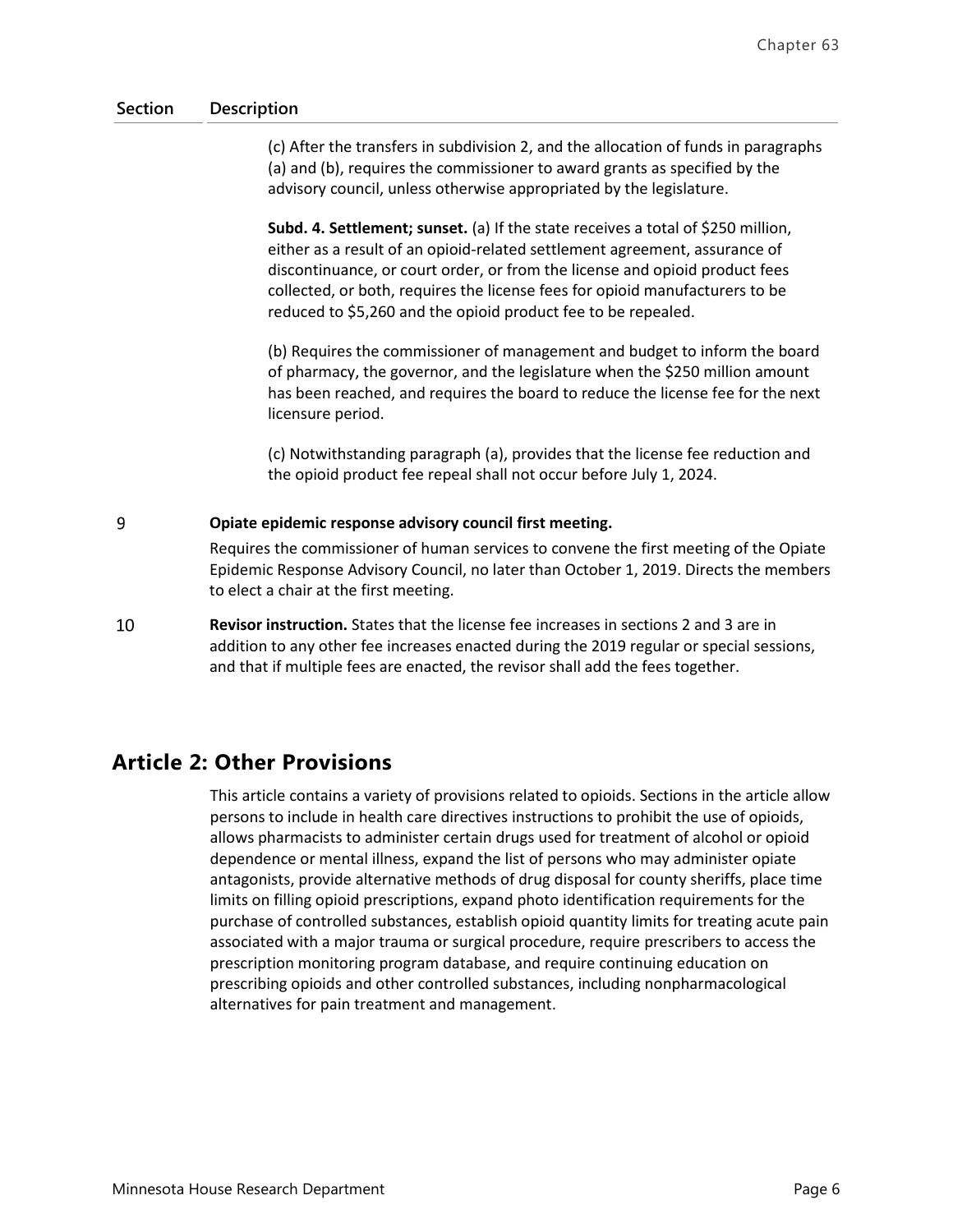#### $\mathbf 1$ **Provisions that may be included.**

Amends § 145C.05, subd. 2. Allows a health care directive to include instructions to prohibit the administration, dispensing, or prescribing of an opioid. States that these instructions should not be construed to limit opioid use for the treatment of substance abuse, opioid dependence, or an overdose, unless otherwise prohibited in the directive.

#### $\overline{2}$ **Opioid instructions entered into health record.**

Adds § 145C.17. Requires a health care provider, at the request of the patient or health care agent, to enter into the patient's health record any instructions relating to the use of opioids.

3 **Practice of pharmacy.** Amends § 151.01, subd. 27. Includes in the definition of "practice of pharmacy" the intramuscular and subcutaneous administration of drugs used for the treatment of alcohol or opioid dependence, or the treatment of mental illness if specified conditions are met.

#### $\overline{4}$ **Administration of opiate antagonists for drug overdose.**

Amends § 151.37, subd. 12. Adds correctional employees, volunteer firefighters, and licensed school nurses or certified public health nurses employed by or under contract with a school board, to the list of persons who may administer opiate antagonists, if authorized by a physician or other specified health care professional and other requirements are met. Provides an immediate effective date.

#### 5 **Sheriff to maintain collection receptacle.**

Amends § 152.105, subd. 2. Allows county sheriffs to satisfy the requirement to maintain a collection receptacle for the disposal of controlled substances and other drugs, by providing public educational information and making an alternative method for disposal available to the public at no charge, for safely destroying unwanted drugs, including an at-home drug deactivation and disposal product. Requires the alternative method to meet the requirements of the Minnesota Pollution Control Agency, the Drug Enforcement Administration, and the Board of Pharmacy.

6 **General prescription requirements for controlled substances.** Amends § 152.11, subd. 1. Prohibits the initial dispensing of an opiate or narcotic pain reliever listed in schedules II through IV more than 30 days after the date the prescription was issued, and prohibits refills from being dispensed more than 30 days after the previous date on which the prescription was filled or refilled. Requires a new prescription if authorized refills have been used up or are expired.

### $\overline{7}$ **Identification requirement for controlled substance prescriptions.**

Amends § 152.11, subd. 2d. Requires a valid photo identification for the purchase of controlled substances in Schedules II through V (current law requires this for controlled substances in Schedules II and III). Requires doctors of veterinary medicine to comply with the requirement for photo identification. Also strikes language limiting the application of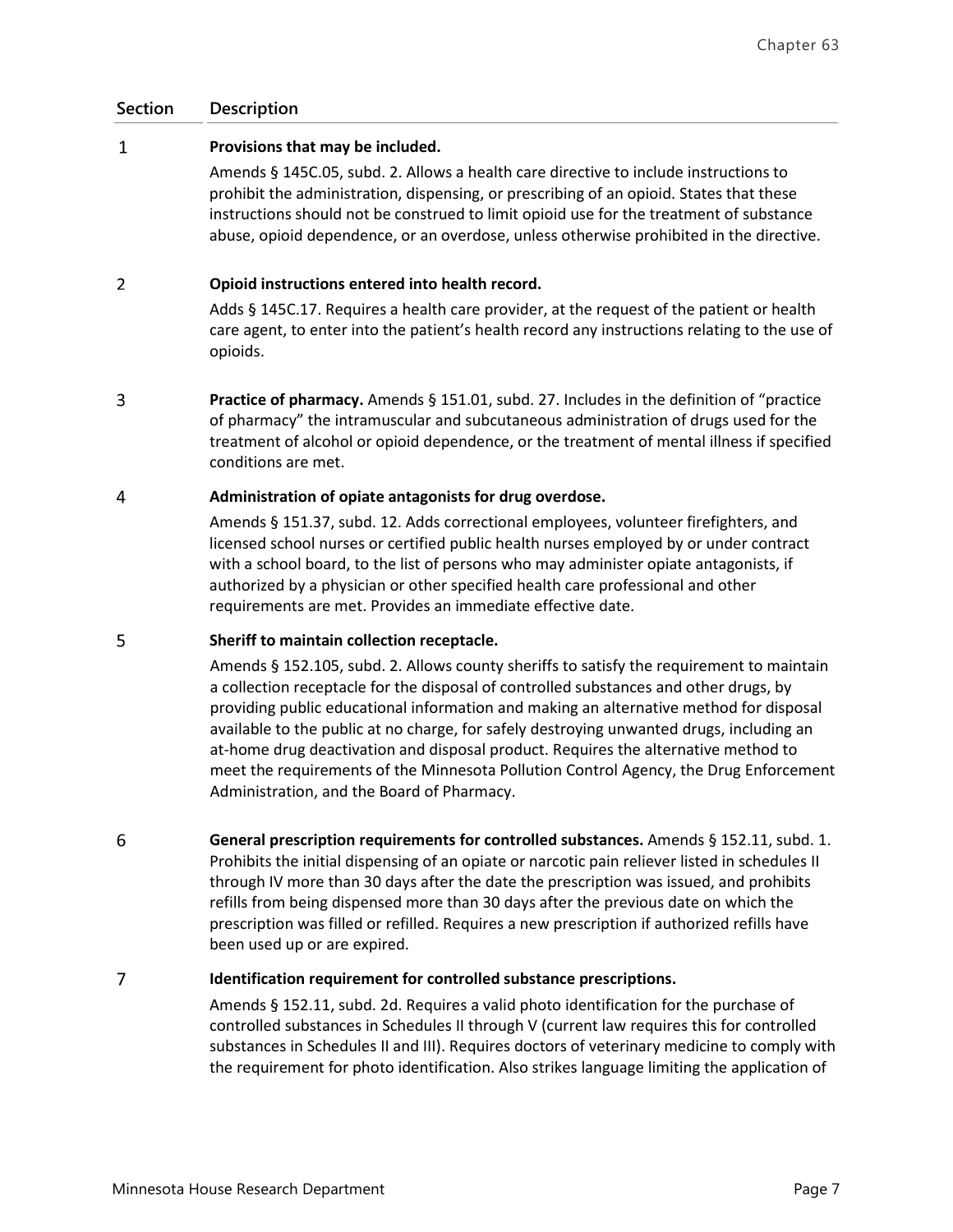the requirement to purchases not covered by a health plan company or other third-party payor.

#### 8 **Limit on quantity of opiates prescribed.**

Amends § 152.11, subd. 4. A new paragraph (a) Limits prescriptions for opiate or narcotic pain relievers listed in Schedules II through IV for the treatment of acute pain to a sevenday supply for an adult, and a five-day supply for minors.

The amendment to paragraph (b) limits prescriptions to a four-day supply to treat acute pain associated with wisdom teeth extraction surgery. This is added to a provision in current law specifying a four-day supply for treatment of acute dental pain and acute pain associated with refractive surgery.

Makes various conforming changes, including changes that extend a provision allowing a practitioner to override the quantity limit based on professional clinical judgment to the new paragraph (a).

9 **Access to reporting system data.** Amends § 152.125, subd. 6. Beginning January 1, 2021, requires a prescriber, or agent or employee of the prescriber, to access the prescription monitoring program database, to the extent the information relates specifically to the patient: (1) before issuing an initial prescription for a schedule II to IV opiate controlled substance; and (2) at least once every three months for patients receiving opiates for chronic pain or participating in medically assisted treatment for an opioid addiction. Provides various exemptions from this requirement.

#### 10 **Opioid and controlled substances prescribing.**

Amends § 214.12 by adding subd. 6. (a) Requires the Boards of Medical Practice, Nursing, Dentistry, Optometry, and Podiatric Medicine to require that licensees with prescribing authority obtain at least two hours of continuing education credit on best practices in prescribing opioids and controlled substances, including nonpharmacological and implantable device alternatives for treatment of pain and ongoing pain management, by the expiration date of the section, January 1, 2023.

(b) States that paragraph (a) does not apply to any licensee participating in the opioid prescribing improvement program, unless the licensee has been terminated as an MA provider due to their prescribing practice falling within the standard for disenrollment.

(c) States that the section expires January 1, 2023.

Provides a January 1, 2020 effective date.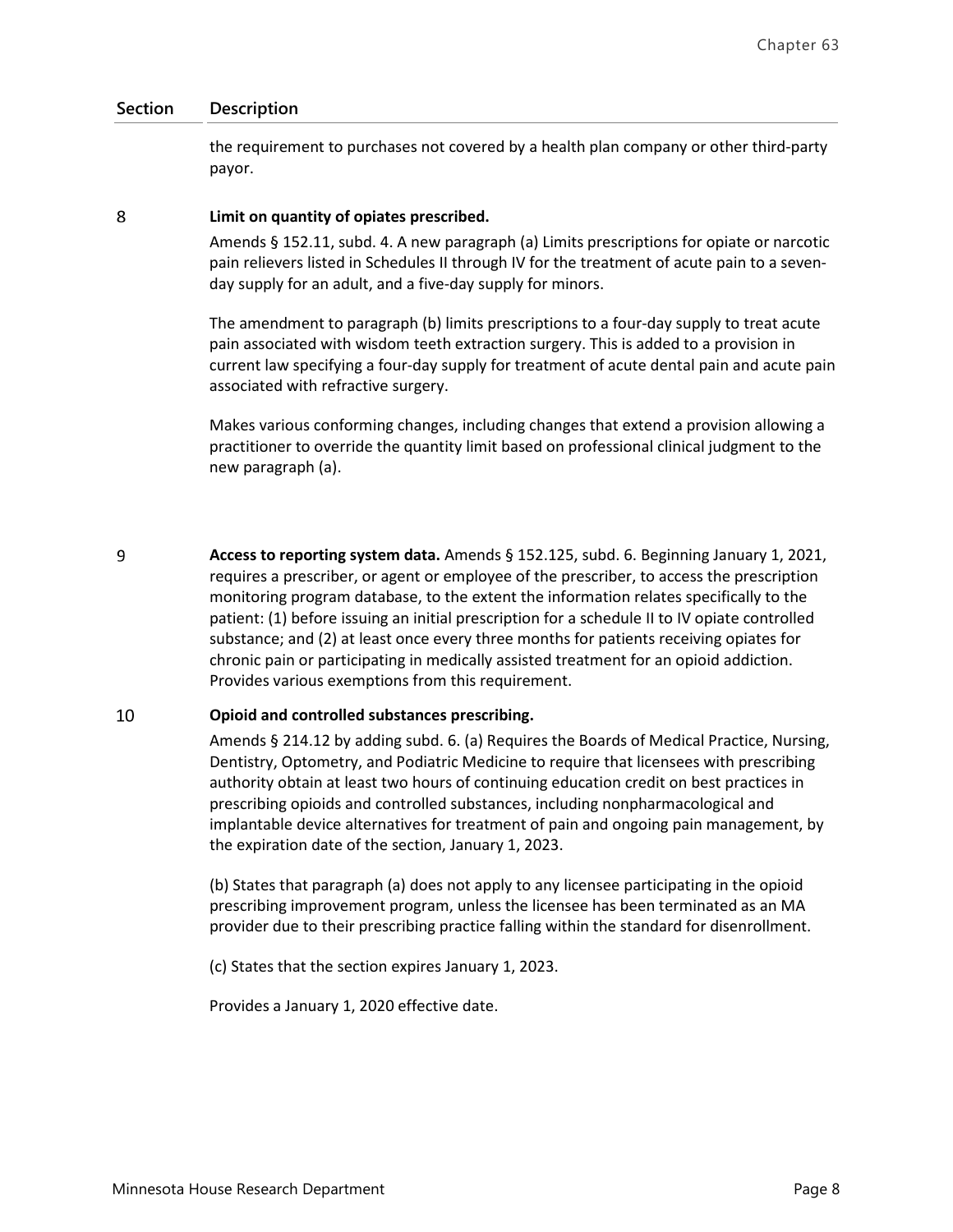# **Article 3: Appropriations**

This article appropriates money to the commissioners of human services, health, public safety, and management and budget, and to health-related licensing boards, for specified opioid-related initiatives. This article also directs the commissioner of human services to make a onetime transfer from the opiate epidemic response account to the general fund.

### **Section Description**

 $\mathbf{1}$ **Appropriations.** Appropriates money to various boards and agencies, as follows: (a) \$244,000 in FY 2020 from the general fund to the board of pharmacy for information and technology costs related to the opioid product registration fee.

> (b) \$309,000 in FY 2020 from the general fund and \$60,000 in FY 2021 from opiate epidemic response account to the commissioner of human services to provide administrative services to the advisory council and to administer grants for Project ECHO, the Steve Rummler HOPE Foundation, and traditional healing. Sets base funding as \$60,000 each year for FY's 2022 through FY 2024, and \$0 in FY 2025.

> (c) \$126,000 in FY 2020 from the general fund to the board of pharmacy for the collection of the opioid product registration fee.

(d) \$672,000 in FY 2020 from the general fund to the commissioner of public safety for the Bureau of Criminal Apprehension, for drug scientists and lab supplies and special agent positions.

(e) \$300,000 in FY 2020 from the general fund and \$300,000 in FY 2021 from the opiate epidemic response account to the commissioner of management and budget for Results First evaluation activities. Sets base funding as \$300,000 each year for FY's 2022 through 2024, and \$0 in FY 2025.

(f) \$400,000 in FY 2020 from the general fund and \$400,000 in FY 2021 from the opiate epidemic response account to the commissioner of human services for grants to CHI St. Gabriel's Health Family Medical Center and Hennepin Health Care, for the opioid-focused Project ECHO program. Sets base funding as \$400,000 each year for FY's 2022 throgh 2024, and \$0 in FY 2025.

(g) \$100,000 in FY 2020 from the general fund and \$100,000 in FY 2021 from the opiate epidemic response account to the commissioner of human services for a grant to the Steve Rummler Hope Foundation for opioid overdose prevention and other activities. Sets base funding as \$100,000 each fiscal year for FY's 2022 through 2024, and \$0 in Fy 2025.

(h) \$2 million in FY 2020 from the general fund and \$2 million in FY 2021 from the opiate epidemic response account to the commissioner of human services from grants to tribal nations and five urban Indian communities for traditional healing practices and to increase the capacity of culturally specific providers in the behavioral health workforce.